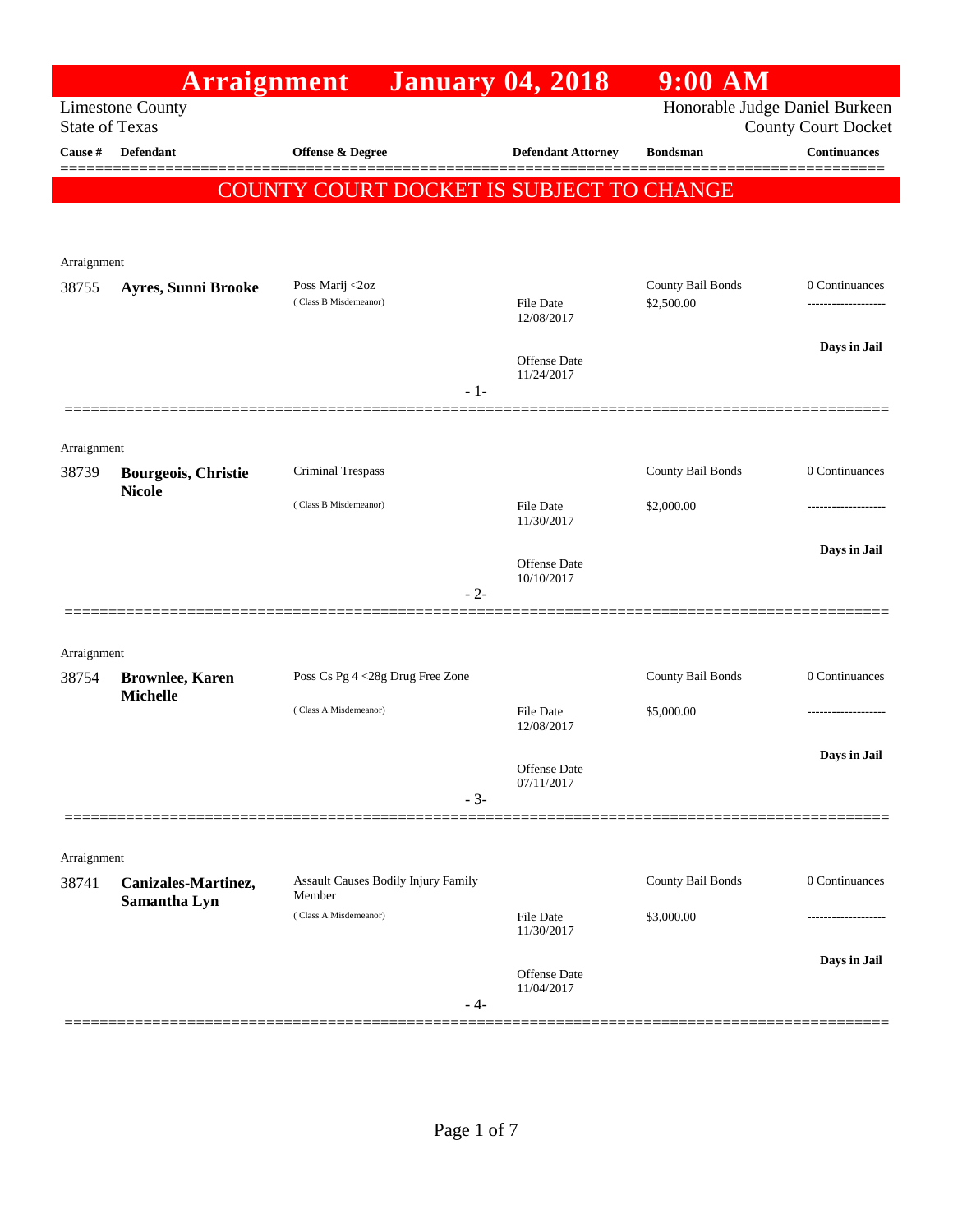|                       | <b>Arraignment</b>      |                                                                        | <b>January 04, 2018</b>                         | $9:00$ AM                       |                                                              |
|-----------------------|-------------------------|------------------------------------------------------------------------|-------------------------------------------------|---------------------------------|--------------------------------------------------------------|
| <b>State of Texas</b> | <b>Limestone County</b> |                                                                        |                                                 |                                 | Honorable Judge Daniel Burkeen<br><b>County Court Docket</b> |
| Cause #               | <b>Defendant</b>        | <b>Offense &amp; Degree</b>                                            | <b>Defendant Attorney</b>                       | <b>Bondsman</b>                 | <b>Continuances</b>                                          |
|                       |                         | COUNTY COURT DOCKET IS SUBJECT TO CHANGE                               |                                                 |                                 |                                                              |
| Arraignment           |                         |                                                                        |                                                 |                                 |                                                              |
| 38742                 | Canizales-Martinez,     | Assault Causes Bodily Injury Family<br>Member                          |                                                 | County Bail Bonds               | 0 Continuances                                               |
|                       | Samantha Lyn            | (Class A Misdemeanor)                                                  | File Date<br>11/30/2017                         | \$3,000.00                      |                                                              |
|                       |                         | $-5-$                                                                  | <b>Offense</b> Date<br>11/04/2017               |                                 | Days in Jail                                                 |
|                       |                         |                                                                        |                                                 |                                 |                                                              |
| Arraignment<br>38756  | Cruz, Julian Alberto    | Assault Causes Bodily Injury Family<br>Member<br>(Class A Misdemeanor) | Reed, Bobby<br>File Date                        | Reed, Bobby<br>\$3,000.00       | 0 Continuances<br>---------------                            |
|                       |                         | - 6-                                                                   | 12/08/2017<br><b>Offense</b> Date<br>10/10/2017 |                                 | Days in Jail                                                 |
| Arraignment           |                         |                                                                        |                                                 |                                 |                                                              |
| 38757                 | Cruz, Julian Alberto    | Assault Causes Bodily Injury Family                                    | Reed, Bobby                                     | Reed, Bobby                     | 0 Continuances                                               |
|                       |                         | Member<br>(Class A Misdemeanor)                                        | File Date<br>12/08/2017                         | \$3,000.00                      |                                                              |
|                       |                         | $-7-$                                                                  | Offense Date<br>10/10/2017                      |                                 | Days in Jail                                                 |
|                       |                         |                                                                        |                                                 |                                 |                                                              |
| Arraignment           |                         |                                                                        |                                                 |                                 |                                                              |
| 38749                 | Dale, Shara Re'ann      | Criminal Trespass<br>(Class B Misdemeanor)                             | <b>File Date</b><br>12/07/2017                  | County Bail Bonds<br>\$2,000.00 | 0 Continuances<br>------------                               |
|                       |                         | $-8-$                                                                  | Offense Date<br>10/07/2017                      |                                 | Days in Jail                                                 |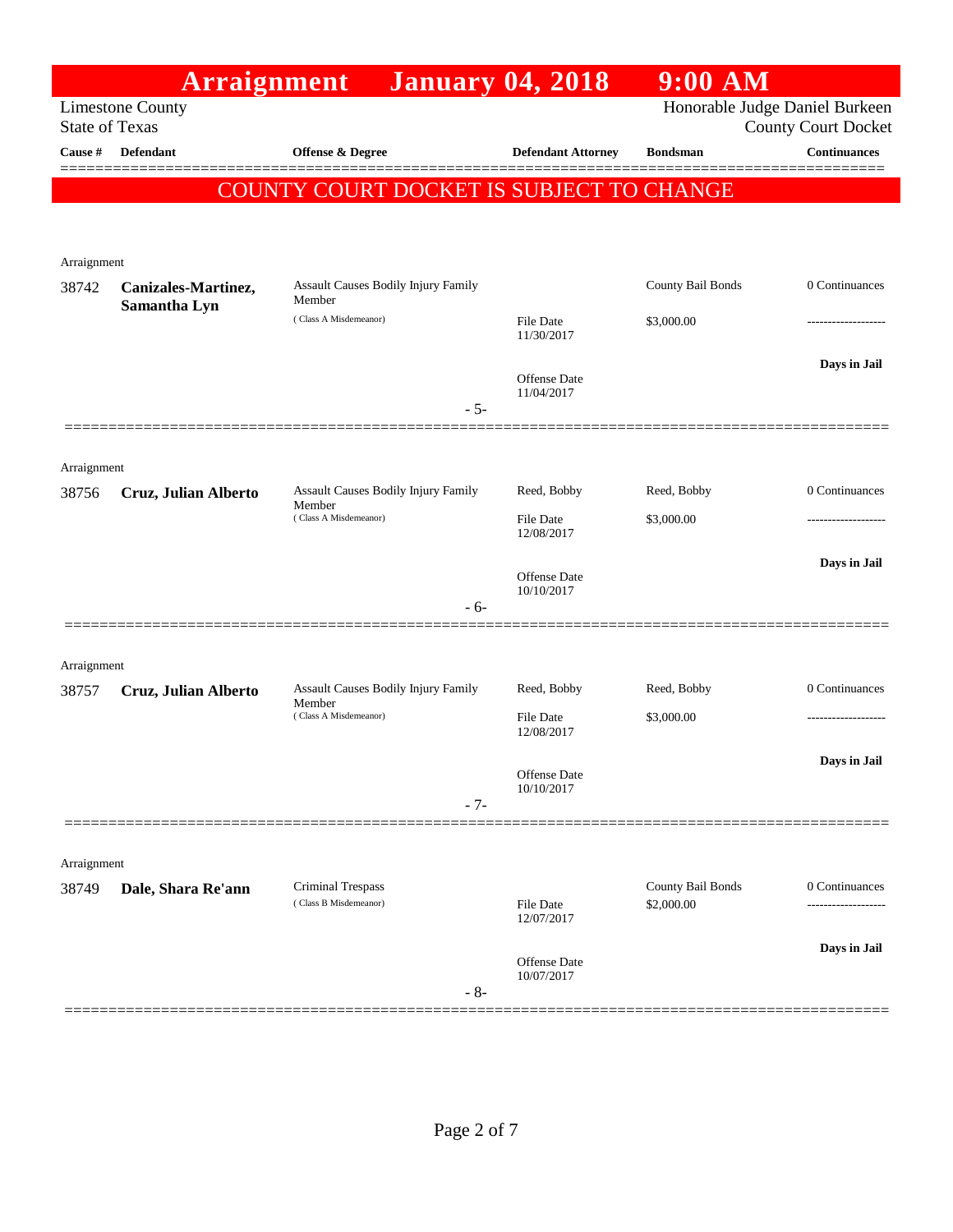|                                  | Arraignment                       | <b>January 04, 2018</b>                                         |                                | $9:00$ AM                         |                                    |
|----------------------------------|-----------------------------------|-----------------------------------------------------------------|--------------------------------|-----------------------------------|------------------------------------|
|                                  | <b>Limestone County</b>           | Honorable Judge Daniel Burkeen<br><b>County Court Docket</b>    |                                |                                   |                                    |
| <b>State of Texas</b><br>Cause # | Defendant                         | Offense & Degree                                                | <b>Defendant Attorney</b>      | <b>Bondsman</b>                   | <b>Continuances</b>                |
|                                  |                                   |                                                                 |                                |                                   |                                    |
|                                  |                                   | COUNTY COURT DOCKET IS SUBJECT TO CHANGE                        |                                |                                   |                                    |
|                                  |                                   |                                                                 |                                |                                   |                                    |
| Arraignment                      |                                   |                                                                 |                                |                                   |                                    |
| 38769                            | <b>Elliott, James Devon</b>       | Terroristic Threat Of Family/Household<br>(Class A Misdemeanor) | File Date                      | Freebird Bail Bonds<br>\$3,000.00 | 0 Continuances<br>---------------- |
|                                  |                                   |                                                                 | 12/13/2017                     |                                   |                                    |
|                                  |                                   |                                                                 | Offense Date                   |                                   | Days in Jail                       |
|                                  |                                   | $-9-$                                                           | 10/04/2017                     |                                   |                                    |
|                                  |                                   |                                                                 |                                |                                   |                                    |
| Arraignment                      |                                   |                                                                 |                                |                                   |                                    |
| 38753                            | Froemke, Leah Beth                | Criminal Mischief >=\$100<\$750                                 |                                | County Bail Bonds                 | 0 Continuances                     |
|                                  |                                   | (Class B Misdemeanor)                                           | <b>File Date</b><br>12/08/2017 | \$1,000.00                        |                                    |
|                                  |                                   |                                                                 |                                |                                   | Days in Jail                       |
|                                  |                                   |                                                                 | Offense Date<br>11/17/2017     |                                   |                                    |
|                                  |                                   | $-10-$                                                          |                                |                                   |                                    |
|                                  |                                   |                                                                 |                                |                                   |                                    |
| Arraignment<br>38766             | Goodman, Eli Johnson              | Theft Prop $>=$ \$100 $<$ \$750                                 |                                | County Bail Bonds                 | 0 Continuances                     |
|                                  |                                   | (Class B Misdemeanor)                                           | <b>File Date</b><br>12/13/2017 | \$1,500.00                        |                                    |
|                                  |                                   |                                                                 |                                |                                   | Days in Jail                       |
|                                  |                                   |                                                                 | Offense Date<br>11/06/2017     |                                   |                                    |
|                                  |                                   | - 11-                                                           |                                |                                   |                                    |
|                                  |                                   |                                                                 |                                |                                   |                                    |
| Arraignment                      |                                   |                                                                 |                                |                                   |                                    |
| 38773                            | Goodwin, Resha<br><b>Williams</b> | Driving While Intoxicated                                       |                                | Hill Bail Bonds                   | 0 Continuances                     |
|                                  |                                   | (Class B Misdemeanor)                                           | <b>File Date</b><br>12/22/2017 | \$1,000.00                        |                                    |
|                                  |                                   |                                                                 |                                |                                   | Days in Jail                       |
|                                  |                                   |                                                                 | Offense Date<br>11/25/2016     |                                   |                                    |
|                                  |                                   | $-12-$                                                          |                                |                                   |                                    |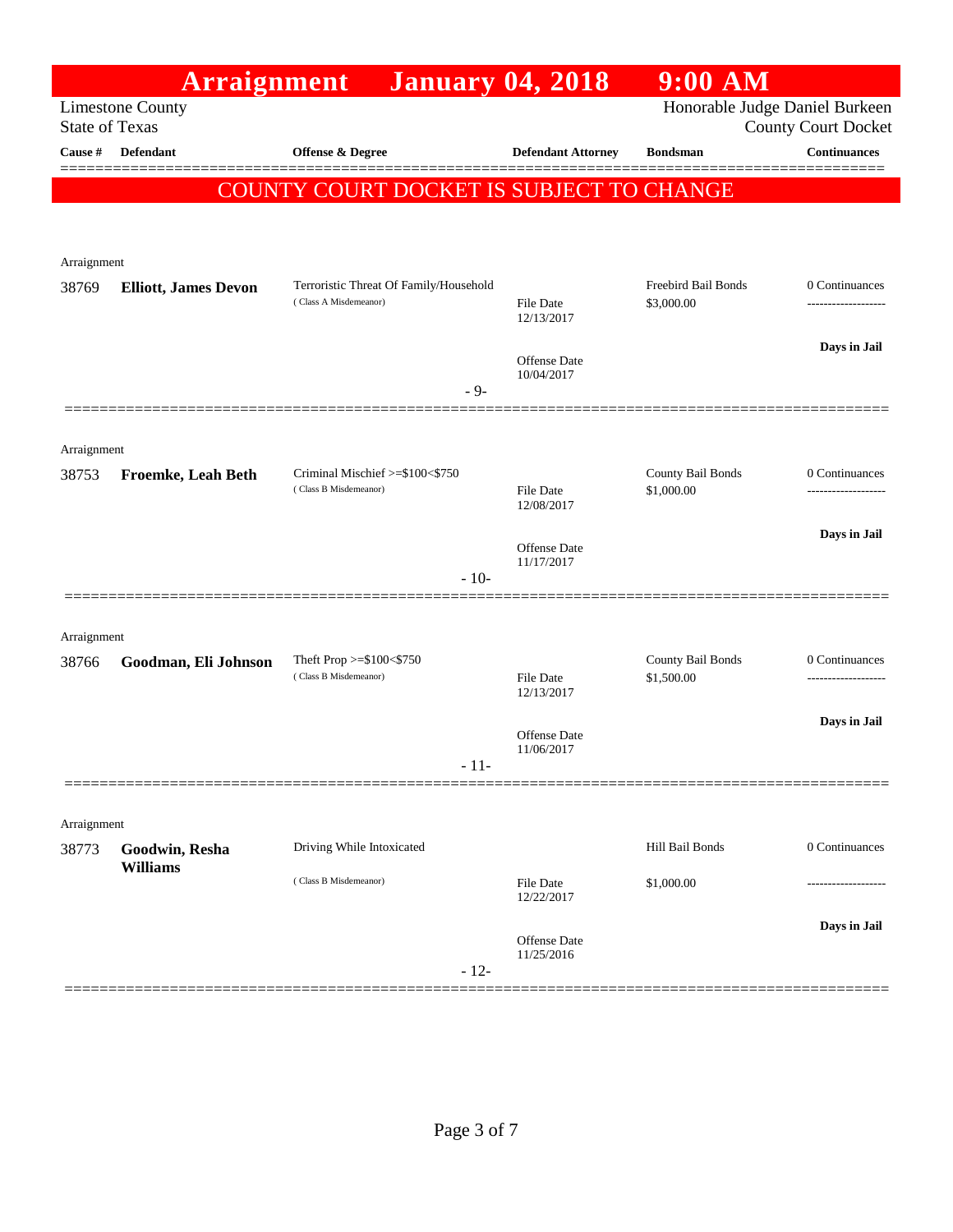|                                | Arraignment                  |                                               |        | <b>January 04, 2018</b>        | $9:00$ AM         |                                                              |
|--------------------------------|------------------------------|-----------------------------------------------|--------|--------------------------------|-------------------|--------------------------------------------------------------|
| <b>State of Texas</b>          | <b>Limestone County</b>      |                                               |        |                                |                   | Honorable Judge Daniel Burkeen<br><b>County Court Docket</b> |
| Cause #                        | <b>Defendant</b>             | Offense & Degree                              |        | <b>Defendant Attorney</b>      | <b>Bondsman</b>   | <b>Continuances</b>                                          |
|                                |                              | COUNTY COURT DOCKET IS SUBJECT TO CHANGE      |        |                                |                   |                                                              |
|                                |                              |                                               |        |                                |                   |                                                              |
|                                |                              |                                               |        |                                |                   |                                                              |
| <b>Review Hearing</b><br>38281 | Gore, Jason Claude           | Criminal Trespass                             |        | Spivey, Shirley                | Personal Bond     | 13 Continuances                                              |
|                                |                              | (Class B Misdemeanor)                         |        | File Date<br>12/19/2016        | \$1,000.00        |                                                              |
|                                |                              |                                               |        | <b>Offense</b> Date            |                   | 87 Days in Jail                                              |
|                                |                              |                                               | $-13-$ | 11/22/2016                     |                   |                                                              |
| Arraignment                    |                              |                                               |        |                                |                   |                                                              |
| 38767                          | Hudson, Katlynn              | Theft Prop $>= $100 < $750$                   |        |                                | County Bail Bonds | 0 Continuances                                               |
|                                | <b>Nicole</b>                | (Class B Misdemeanor)                         |        | <b>File Date</b><br>12/13/2017 | \$1,500.00        | .                                                            |
|                                |                              |                                               |        | <b>Offense</b> Date            |                   | Days in Jail                                                 |
|                                |                              |                                               | $-14-$ | 11/06/2017                     |                   |                                                              |
|                                |                              |                                               |        |                                |                   |                                                              |
| Arraignment                    |                              |                                               |        |                                |                   |                                                              |
| 38768                          | Hudson, Katlynn              | Poss Marij <2oz                               |        |                                | County Bail Bonds | 0 Continuances                                               |
|                                | <b>Nicole</b>                | (Class B Misdemeanor)                         |        | <b>File Date</b><br>12/13/2017 | \$1,500.00        | --------------                                               |
|                                |                              |                                               |        | Offense Date                   |                   | Days in Jail                                                 |
|                                |                              |                                               | $-15-$ | 11/06/2017                     |                   |                                                              |
|                                |                              |                                               |        |                                |                   |                                                              |
| Arraignment                    |                              |                                               |        |                                |                   |                                                              |
| 38770                          | Jennings, Patricia<br>Joanne | Assault Causes Bodily Injury Family<br>Member |        | Moore, David E.                | Moore, David      | 0 Continuances                                               |
|                                |                              | (Class A Misdemeanor)                         |        | File Date<br>12/14/2017        | \$2,500.00        |                                                              |
|                                |                              |                                               |        | <b>Offense</b> Date            |                   | Days in Jail                                                 |
|                                |                              |                                               | $-16-$ | 10/20/2017                     |                   |                                                              |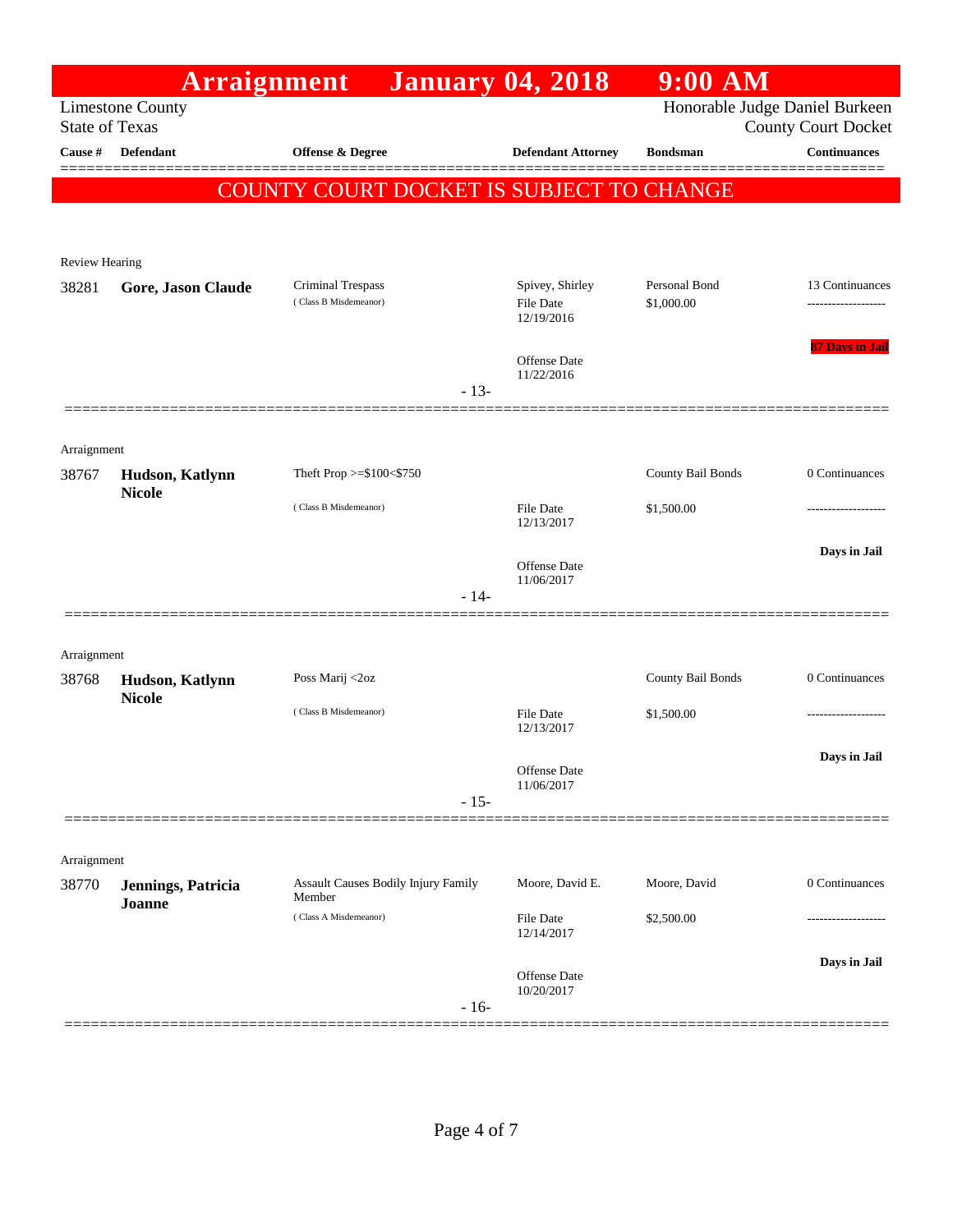|                         | <b>Arraignment</b>               |                                                      | <b>January 04, 2018</b>        | $9:00$ AM                      |                            |
|-------------------------|----------------------------------|------------------------------------------------------|--------------------------------|--------------------------------|----------------------------|
| <b>State of Texas</b>   | <b>Limestone County</b>          |                                                      |                                | Honorable Judge Daniel Burkeen | <b>County Court Docket</b> |
| Cause #                 | <b>Defendant</b>                 | Offense & Degree                                     | <b>Defendant Attorney</b>      | <b>Bondsman</b>                | <b>Continuances</b>        |
|                         |                                  | COUNTY COURT DOCKET IS SUBJECT TO CHANGE             |                                |                                |                            |
|                         |                                  |                                                      |                                |                                |                            |
|                         |                                  |                                                      |                                |                                |                            |
| Review Hearing<br>38584 | <b>Lenoir, Marty Ray</b>         | Assault Causes Bodily Injury Family                  | Tate, Greg                     | County Bail Bonds              | 0 Continuances             |
|                         |                                  | Member<br>(Class A Misdemeanor)                      | <b>File Date</b>               | \$2,500.00                     |                            |
|                         |                                  |                                                      | 07/26/2017                     |                                |                            |
|                         |                                  |                                                      | Offense Date                   |                                | Days in Jail               |
|                         |                                  | $-17-$                                               | 07/03/2017                     |                                |                            |
|                         |                                  |                                                      |                                |                                |                            |
| Arraignment             |                                  |                                                      |                                |                                |                            |
| 38743                   | Maes, Terry John, II             | <b>Assault Causes Bodily Injury Family</b><br>Member | Reed, Justin                   | Reed, Justin                   | 0 Continuances             |
|                         |                                  | (Class A Misdemeanor)                                | <b>File Date</b><br>11/30/2017 | \$5,000.00                     | ----------------           |
|                         |                                  |                                                      |                                |                                | Days in Jail               |
|                         |                                  |                                                      | Offense Date<br>11/02/2017     |                                |                            |
|                         |                                  | $-18-$                                               |                                |                                |                            |
|                         |                                  |                                                      |                                |                                |                            |
| Arraignment             |                                  |                                                      |                                | Best Bail Bond                 | 0 Continuances             |
| 37086                   | McQuay, Jason<br><b>Nicholas</b> | Deadly Conduct                                       |                                |                                |                            |
|                         |                                  | (Class A Misdemeanor)                                | File Date<br>08/28/2014        | \$30,000.00                    | .                          |
|                         |                                  |                                                      |                                |                                | Days in Jail               |
|                         |                                  |                                                      | Offense Date<br>07/12/2014     |                                |                            |
|                         |                                  | $-19-$                                               |                                |                                |                            |
|                         |                                  |                                                      |                                |                                |                            |
| Arraignment<br>38744    | Mims, Vincent                    | Poss Marij <2oz                                      |                                | County Bail Bonds              | 0 Continuances             |
|                         | Yumonn                           | (Class B Misdemeanor)                                | File Date                      |                                |                            |
|                         |                                  |                                                      | 11/30/2017                     | \$1,000.00                     |                            |
|                         |                                  |                                                      | Offense Date                   |                                | Days in Jail               |
|                         |                                  | $-20-$                                               | 11/01/2017                     |                                |                            |
|                         |                                  |                                                      |                                |                                |                            |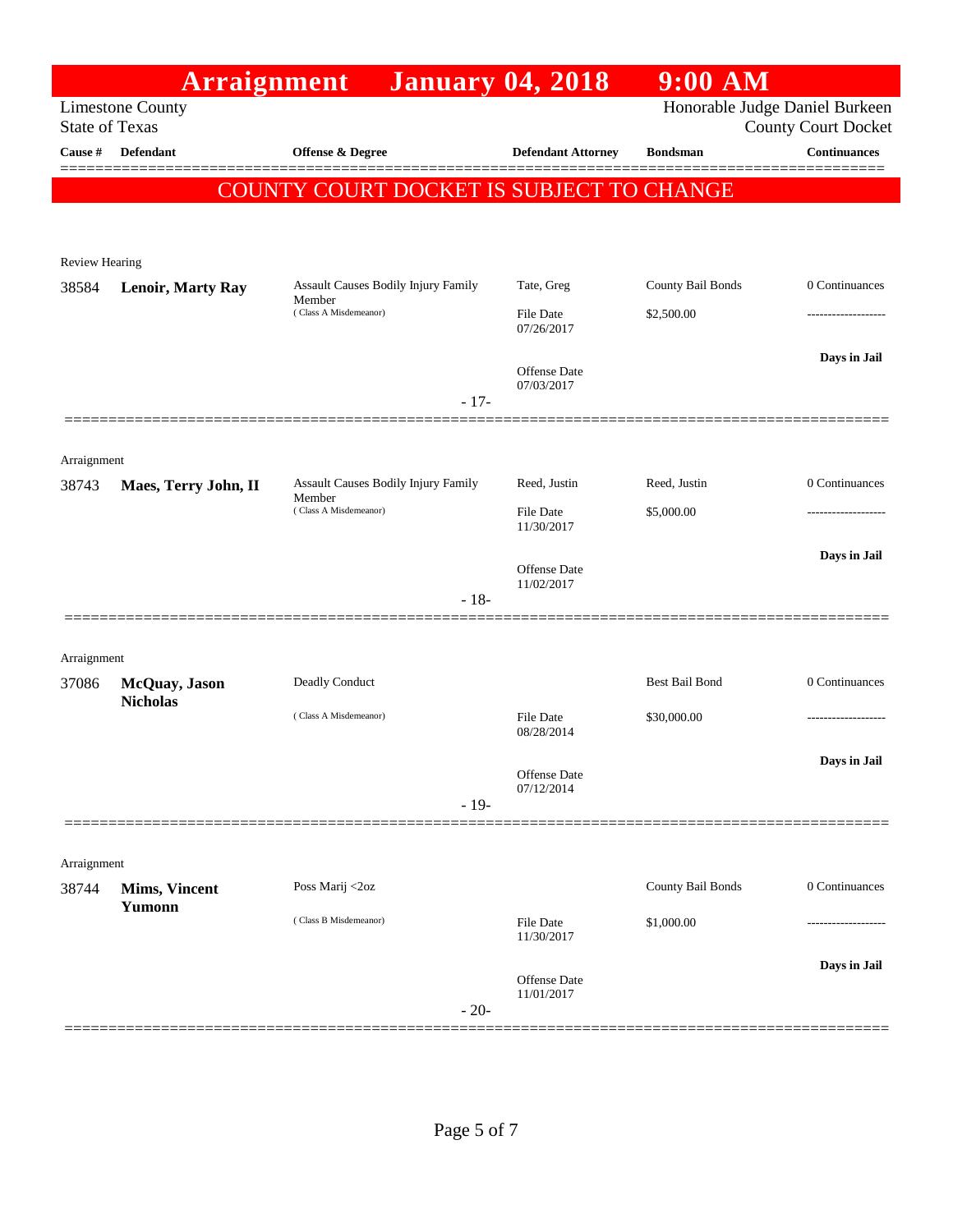|                       | Arraignment                       | <b>January 04, 2018</b>                                  |                                | $9:00$ AM                      |                            |
|-----------------------|-----------------------------------|----------------------------------------------------------|--------------------------------|--------------------------------|----------------------------|
| <b>State of Texas</b> | <b>Limestone County</b>           |                                                          |                                | Honorable Judge Daniel Burkeen | <b>County Court Docket</b> |
| Cause #               | <b>Defendant</b>                  | <b>Offense &amp; Degree</b>                              | <b>Defendant Attorney</b>      | <b>Bondsman</b>                | <b>Continuances</b>        |
|                       |                                   | COUNTY COURT DOCKET IS SUBJECT TO CHANGE                 |                                |                                |                            |
|                       |                                   |                                                          |                                |                                |                            |
| Arraignment           |                                   |                                                          |                                |                                |                            |
| 38740                 | Perez, Amanda                     | Poss Marij <= 2 Oz Drug Free Zone                        |                                | County Bail Bonds              | 0 Continuances             |
|                       | <b>Danielle</b>                   | (Class A Misdemeanor)                                    | <b>File Date</b><br>11/30/2017 | \$3,000.00                     |                            |
|                       |                                   | $-21-$                                                   | Offense Date<br>10/08/2017     |                                | Days in Jail               |
|                       |                                   |                                                          |                                |                                |                            |
| Arraignment           |                                   |                                                          |                                |                                |                            |
| 38745                 | Reyes, Gilberto, Sr.              | Assault Causes Bodily Injury Family<br>Member            | Spivey, Shirley                | Personal Bond                  | 0 Continuances             |
|                       |                                   | (Class A Misdemeanor)                                    | <b>File Date</b><br>11/30/2017 | \$3,000.00                     | .                          |
|                       |                                   |                                                          | Offense Date                   |                                | 37 Days in Jail            |
|                       |                                   | $-22-$                                                   | 11/14/2017                     |                                |                            |
| Arraignment           |                                   |                                                          |                                |                                |                            |
| 38752                 | <b>Rhodes, Elisa Deanne</b>       | Theft Prop $>=$ \$100 $<$ \$750<br>(Class B Misdemeanor) | <b>File Date</b><br>12/08/2017 | Personal Bond<br>\$2,000.00    | 0 Continuances<br>.        |
|                       |                                   |                                                          |                                |                                | Days in Jail               |
|                       |                                   | $-23-$                                                   | Offense Date<br>10/21/2017     |                                |                            |
|                       |                                   |                                                          |                                |                                |                            |
| Arraignment           |                                   |                                                          |                                |                                |                            |
| 38718                 | Roberson, Jessica<br><b>Marie</b> | <b>Assault Causes Bodily Injury Family</b><br>Member     |                                | Ace Bail Bonds - Crockett      | 0 Continuances             |
|                       |                                   | (Class A Misdemeanor)                                    | <b>File Date</b><br>10/26/2017 | \$2,500.00                     | .                          |
|                       |                                   | $-24-$                                                   | Offense Date<br>08/22/2017     |                                | Days in Jail               |